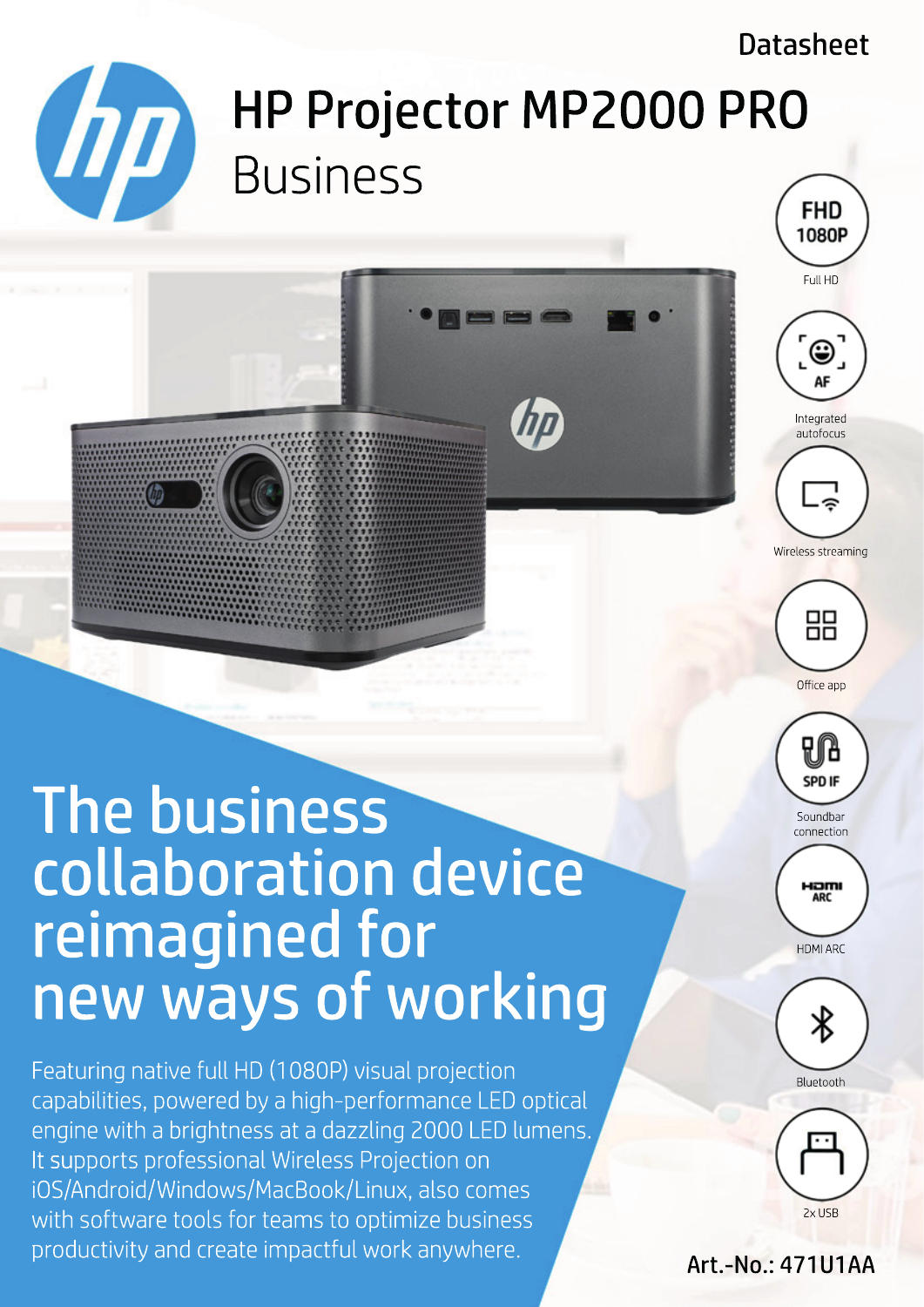#### Product overview

#### **ASTONISHING VISUALS WITH ILLUSTRATIVE PRECISION**

Featuring a high-contrast optical engine with brightness rated at 2000 LED lumens in native FHD (1080P) resolution, imagery is bright, vivid, and sharp in any environment.

#### **NATIVE APPS TO INCREASE YOUR PRODUCTIVITY**

With the embedded APP, MP2000 PRO is a premium productivity device for Business/Education/Presentation/Group Projection Application. Both Meeting Host and Attendees can easily present /share /exchange their presentations and ideas to achieve impactful works together.

#### **WIRELESS PROJECTION FOR ALL**

Supports wireless projection for iOS, Android, Windows, macOS and Linux devices.

#### **A SCREEN LARGER THAN LIFE ANYWHERE**

With its 1.2 throw-ratio lens, you will be able to project a screen size of 100 inches (255 cm) from just 8.7 ft (2.6m) away. Enjoy a large screen cinema-like experience even in small spaces.

#### **PICTURE PERFECT EVERYTIME**

Built with smart Auto Focus system, instantly measures distance and angle between the lens and projection surface to adjust focus and support 4 Points 2 Axes key-stone correction, resulting in an ultra-crisp picture with zero distortion from corner to corner wherever you place it.

#### **A LIFETIME OF EXPERIENCES WITH ZERO MAINTENANCE**

Utilizing next generation LED (lamp-free) optics, the operational life is rated of up to 25,000 hours - This will deliver a lifetime with almost zero maintenance.

#### **HEAR EVERY MOMENT**

The powerful stereo 10W speaker set with subwoofer, pumps out high-intensity impactful sound to enthuse your audio senses.

#### **CONNECT FOR HIGH-DEFINITION SOUND**

Elevate and transform your home entertainment experiences to theatre-grade level. Just connect MP2000 PRO to HDM ARCI or S/PDIF compatible dynamic speaker and soundbar sets and immerse yourself in captivating professional audio and visual bliss.

#### **READY FOR ENDLESS ENTERTAINMENT**

Enabled for your favorite Smart TV HDMI sticks. Binge your favorite movies, shows and more on the big screen.

### HP Projector MP2000 PRO



#### Package contents

1x HP MP2000 PRO, 1x Power Cord, 1x Remote Control, 2x AA battery, 1x Quick Start Guide, 1x Product Notice

#### Specification

|                                | <b>Display Technology</b>                                                                   | <b>TI DLP</b>                                                            |  |
|--------------------------------|---------------------------------------------------------------------------------------------|--------------------------------------------------------------------------|--|
| <b>Optical</b><br><b>Audio</b> | <b>Light Source</b>                                                                         | <b>LED</b>                                                               |  |
|                                | <b>Light Life</b>                                                                           | >25000hrs                                                                |  |
|                                | <b>Brightness</b>                                                                           | 750 ANSI lumens                                                          |  |
|                                | <b>Resolution</b>                                                                           | 2.000 LED lumens                                                         |  |
|                                |                                                                                             | FHD (1920 x 1080 pixel)                                                  |  |
|                                | <b>Display Ratio</b>                                                                        | 16:9                                                                     |  |
|                                | <b>Throw Ratio</b>                                                                          | 1.2:1                                                                    |  |
|                                | <b>Offset</b>                                                                               | 100 %                                                                    |  |
|                                | <b>Focus</b>                                                                                | <b>Auto focusing</b>                                                     |  |
|                                | <b>Keystone</b>                                                                             | 4 points correction,<br>+/-45° vertical<br>+/-30° horizontal             |  |
|                                | <b>Projection Size</b>                                                                      | 37-112" (94-284 cm)                                                      |  |
|                                | <b>Projection Distance</b>                                                                  | 100-300 cm                                                               |  |
|                                | <b>Speaker</b>                                                                              | <b>2x 5W</b>                                                             |  |
|                                | <b>External Audio</b>                                                                       | 1x HDMI ARC + 1x S/PDIF                                                  |  |
|                                | <b>CPU</b>                                                                                  | 4 Core Amlogic T972                                                      |  |
|                                | <b>GPU</b>                                                                                  | <b>G31 MP2</b>                                                           |  |
| System                         | <b>Memory</b>                                                                               | <b>2GB RAM + 16GB</b><br>internal memory                                 |  |
|                                | <b>Wireless Projection</b>                                                                  | iOS/Android/Windows/<br><b>MacOS Operated under same</b><br>wifi network |  |
|                                | <b>HDMI</b>                                                                                 | <b>1x HDMI ARC</b>                                                       |  |
|                                | <b>USB</b>                                                                                  | 2x                                                                       |  |
| Connection                     | <b>S/PDIF</b>                                                                               | 1x                                                                       |  |
|                                | <b>RJ45(LAN)</b>                                                                            | 1x                                                                       |  |
|                                | Wifi                                                                                        | (802.11 b/g/n) dual band<br>$(2.4G + 5G)$                                |  |
|                                | <b>Bluetooth</b>                                                                            | 4.2                                                                      |  |
| Power                          | <b>Power Adapter</b>                                                                        | HP PA, HP # L41423-001<br>INPUT: 100-240V~, 1.7A,<br>50-60Hz             |  |
|                                | <b>DC-IN</b>                                                                                | 19.5V, 6.15A                                                             |  |
|                                | <b>Power Consumption</b>                                                                    | <b>100W</b>                                                              |  |
|                                | hnology Chongqing Limited under license from HP Inc.:<br>work 1   15527 Hattingon (Cormany) |                                                                          |  |

HP is a trademark of HP Inc. or its affiliates, used by GT Technology Chongqing Limited under license from HP Inc.: Distributor: GO Europe GmbH | Zum Kraftwerk 1 | 45527 Hattingen (Germany) sales-hp@go-europe.com | https://officeequipment.go-europe.com | Fon: +49 (0) 2324 6801 0